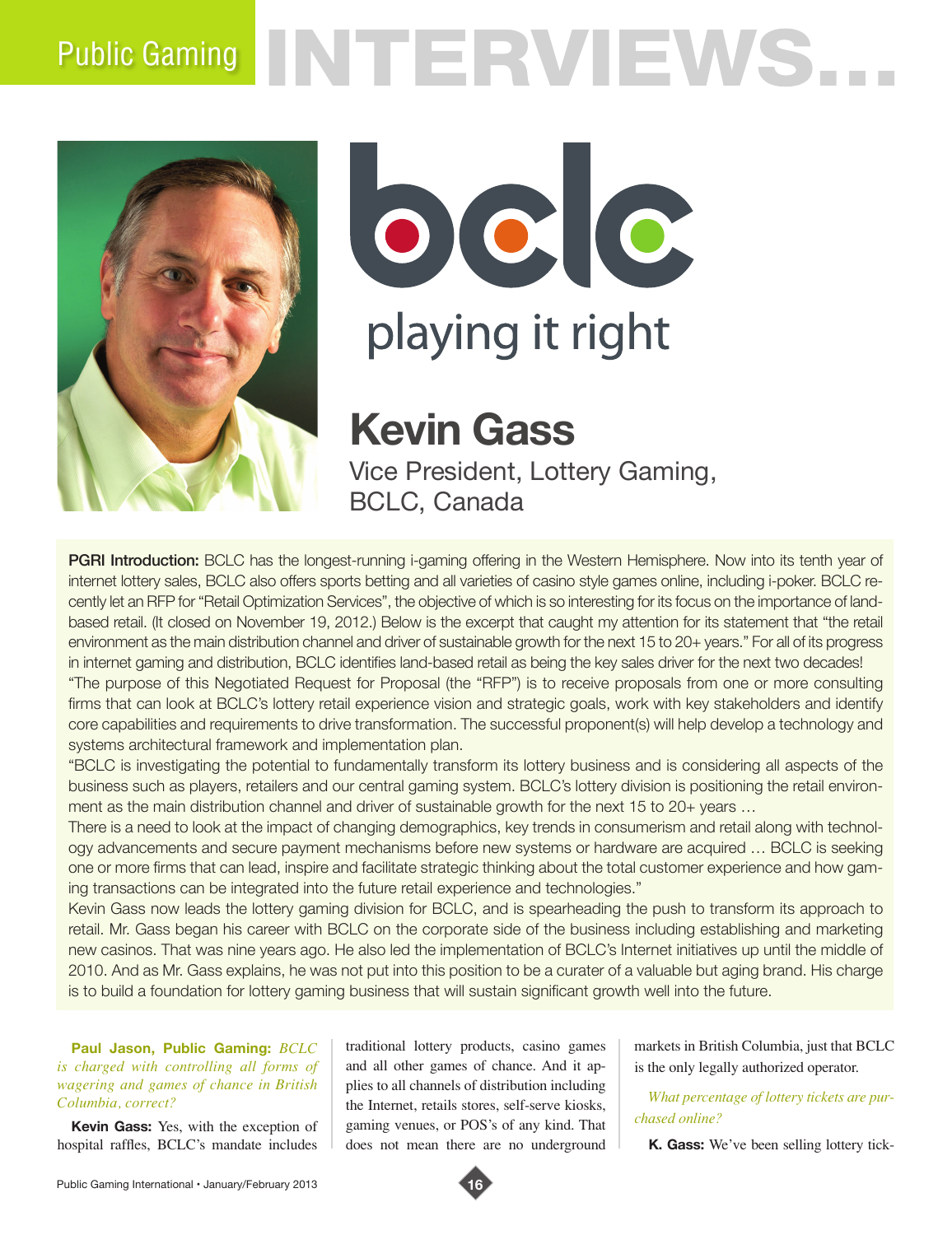ets over the internet now for eight years, and today it accounts for 2- 3% of our business, which means that more than 97% of our sales come at retail. While it is vital that we make the products available through multiple channels including the Internet, our lottery players continue to gravitate to our retail network. So, even though we had envisioned a higher rate of growth for internet sales, we are perfectly happy to adapt to the consumer play styles and preferences. The potential to enhance the consumer experience at retail is huge and that is where we are focusing now. But we are also exploring the ways in which the internet can be integrated into the broader consumer experience of interacting with BCLC, and the ways in which it can be used to complement and augment the retail shopping experience.

The internet will always be a prime customer acquisition tool and a key contributor to customer management relationship goals and the development of the multi-channel players. But we are now very much focused on innovating in all areas of the business, and not thinking of the Internet as the only way to reaching the next generation player. The next gen' player will be shopping at retail; it's just that the retail experience will likely be much different than it is today. And that is why we are taking the extra step now to really study the consumer experience at retail, understand how it is going to evolve, and position lottery to be the leader in progressive retail strategies.

# *That would seem to be exciting news for your retail partners. You see retail as not only being the primary sales driver right now, but the source of future growth?*

**K. Gass:** We definitely view retail as the channel with the potential for significant growth. The rate of growth may not be as high in retail as newer channels like the Internet or mobile, but the growth in absolute dollars will be far higher because the baseline is so much higher. BCLC's land-based retail is a billion dollar revenue stream today and that's a business we want to grow.

## *What are some of your current retail initiatives?*

**K. Gass:** Consumer trends towards selfserve is combining with new technologies to open lots of doors. Self-serve lanes in grocery stores are a major consumer trend. In some grocery stores, the percentage of self-serve purchases has climbed to over a third. And that trend is accelerating as consumers become familiar with the self-serve procedures and appreciate its speed and convenience. In fact, within 10 months, in British Columbia, consumers will be able to purchase lottery products at the self-serve lanes in certain grocery stores. They already purchase lottery at the cashier-manned lanes in these stores.

#### *How do you control for age-restriction in a self-serve environment?*

**K. Gass:** Traditionally, the self-serve terminals are installed in age-controlled hospitality environments like pubs and bars. In these environments, no ID check is required because the physical environment is gated, in other words age-controlled already. Our cashier-manned in-lane terminal is called Lotto Express and it is up and running very successfully. There, the age-control is just as it is in a retail store, with the cashier checking ID's.

Next up is to enable the purchase of lottery in the fully self-serve line in grocery stores. Stores already have a protocol in place for age-restricted items like tobacco so our product would fall into that category. Self-serve lanes are monitored by a customer service manager to assist the customer and also to monitor and prevent the sale of age-restricted items to minors. The key is that stores already do this for certain products; adding lottery does not require anything additional or burdensome to the store. We still need to make some changes to the technology to eliminate the need for cashier involvement. But that development work is on our end, not at the store. They're ready. They are pleased with the performance of Lotto Express in their manned lanes and confident that the self-serve terminal will work well for them as well.

#### *How does Lotto Express work exactly?*

**K. Gass:** Lotto Express uses the same PIN pad you use to pay for your groceries with a credit or debit card. Special purpose software on the PIN pad allows it to communicate between the cash register and our lottery system so that the lottery ticket actually prints directly from the PIN pad device.

While the cashier is scanning your groceries, you use the PIN pad to select the lottery tickets you wish to buy. It's limited to our two major lotto products, 6/49 and Lotto Max, but there are different ticket combinations. It's simple – you just follow the prompts on the screen.

The PIN pad terminal will print a bar code; the clerk scans this slip, which adds the value of the ticket to your total purchase. You pay your grocery bill, which now includes the lottery ticket, as you normally would. Once payment is complete and verified the lottery ticket prints directly from the PIN pad. It's as easy as that.

## *How long does that take?*

**K. Gass:** We've got the whole process from point of purchase to print out of ticket down to 2 seconds, 3 seconds max. The customer then takes that ticket out of the PINpad, takes the groceries, and away they go with their live lotto ticket. They then wait for the draw to see if they won.

### *Where is the winning ticket redeemed?*

**K. Gass:** That is the great thing about the whole process. The ticket is not redeemed at the grocery check-out, but at any one of our other retailers. This is the most efficient process for the grocery store because their involvement ends with the sale; our existing retailers like it because they have a potential new customer who would not have otherwise come into their store; and we like it because our research is showing that these are largely incremental sales, sales that neither we nor the retailer would have had. The Lotto Express tickets are slightly smaller than the standard ticket sold by the retailer, so the retailer can see that this is a new customer.

## *The retailer doesn't see this as a lost sale but as a gained customer.*

**K. Gass:** Lotto Express is all about convenience and market growth, not creating a competitor for existing retailers. Retailers recognize the Lotto Express ticket, see that they have a potential new customer, and ideally that customer will buy other products from them. Also, most of the wins are smaller amounts which the players often re-invest in lottery purchases at that same time.

### *This is a good example of innovation at retail, the kind of thing that BCLC's RFP for "Retail Optimization Services" will hopefully reveal much more of.*

**K. Gass:** It is. Creating a better retail experience, making it more convenient for the consumer, getting in step with trends like self-serve … these are the kinds of innovations that really will be transformational and add significantly to our bottom line and the funds we transfer to our beneficiaries. The technology of Lotto Express is working flawlessly and customer adoption has been faster and smoother than we anticipated.

*At what point do you invite input and feedback from the retailer community? To put it bluntly, I would think that you would need to decide to develop and implement something like Lotto Express without inviting input from the retailers because that would create a lot of uncertainty and confusion. I would think that you need to just do it and then commu-*

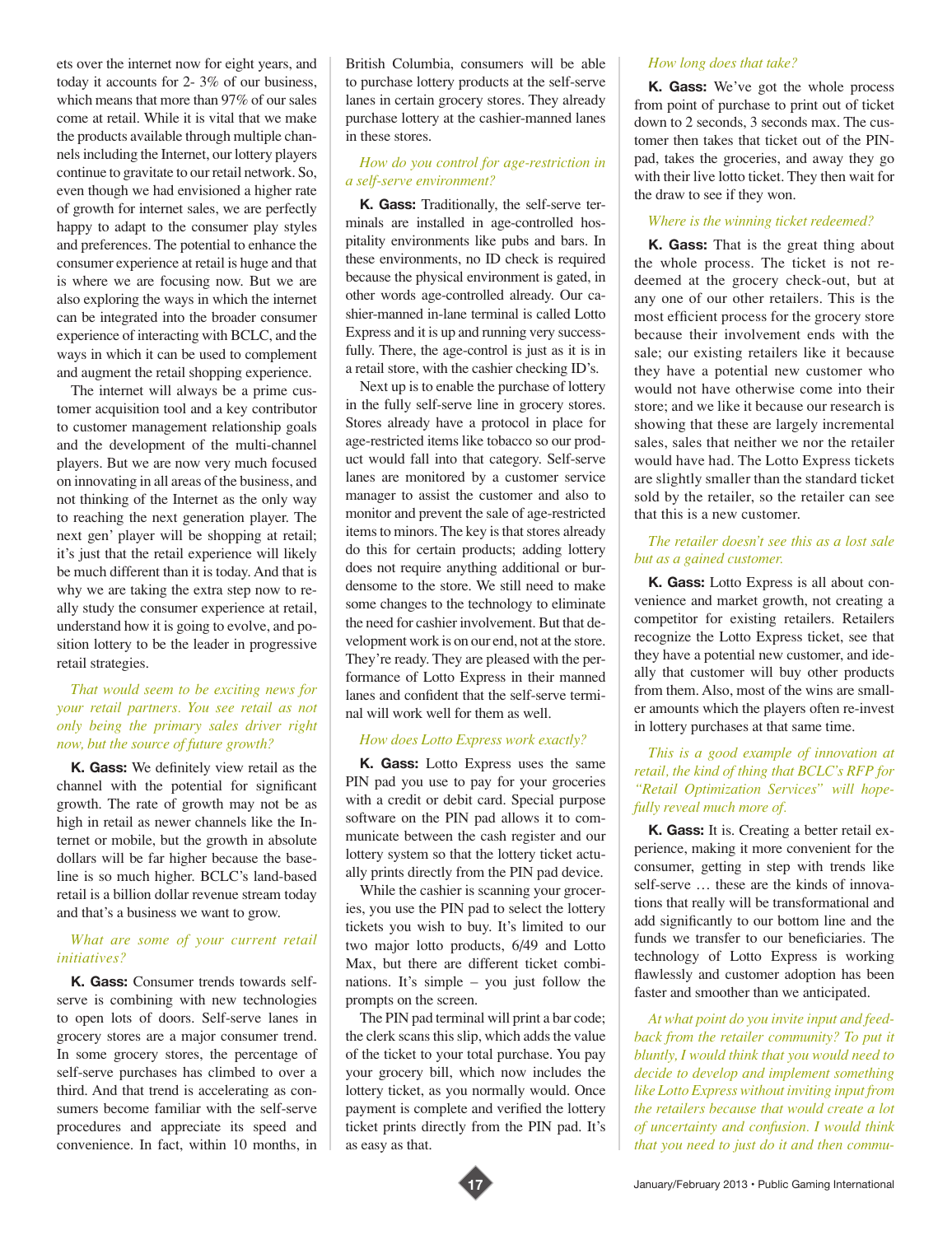### *nicate to the retailer community why it is a good thing for them.*

**K. Gass:** We obviously have a number of initiatives in development, some will make it to market, others will not. At the appropriate time we start dialoguing with key stakeholders such as our retailers. And clearly we are committed to our retailer channel. The RFP is all about optimizing our sales through that channel for their benefit and ours. The retail industry is changing; BCLC and its retail partners have to either lead that change or be left by the wayside. We need to acquire insight into how the world is changing, how the retail experience is changing and turn that into long-range strategic plans. At this point I don't know exactly what that future state will look like but I know it will be consumer-driven and technology enabled. Interestingly, the lag-time between early adopters and mainstream acceptance is being dramatically compressed. We are enlisting the services of expert retail and technology consultants to help us strategically think this through and create an action plan. While we absolutely need the total support of our retailers, it would be impractical to insist that they be a part of every aspect of the strategic planning process. So we do ask our retailers to think long-term, to be open-minded to the ways in which consumer behavior is changing and how that is impacting the retailing experience, and to be willing to change and adapt to the demands of a changing marketplace. And, we will work closely with our retailers and all our channel partners in the implementation process, inviting feedback and making modifications to the plan as needed.

Our retailers are very clear on the fact that we are committed to evolving with the consumer, and innovating to keep up with the changes in the market-place. They are also very clear on the fact that we are committed to their success and can assure them that by working together, we will not only accomplish our lottery specific objectives, but hopefully help them to be a more successful retailer. The retailer community needs to evolve not because we are changing but because the consumer and the markets are changing and demanding that we change with them.

Too, it's up to the retailer to execute well. They need to service lottery customers well, promote our products well, get the signage and the jackpot amounts right. I do a lot of my own "mystery shopping". I will tell our sales people which stores are not delivering a shopping experience that will cause the consumer to come back, and that they should talk to these store managers and owners not just for our benefit but for the benefit of their

whole operation. I want to help our retailers succeed. But we are not going to have our plans determined by retailers who resist change and innovation. We're building strategies for the retailers who want to succeed in the consumer-centric and technology-enabled world of the future.

*Your RFP speaks directly to that. "BCLC is challenging its thinking by looking outside of the gaming industry for inspiration, insights and best practices to deliver a customer centric experience. There is a need to look at the impact of changing demographics, key trends in consumerism and retail along with technology advancements and secure payment mechanisms." This kind of research and analyses will enable you to help your retailers better understand consumer trends, improve the operation of their entire businesses, and position themselves for success in a world that is changing with or without their permission.* 

**K. Gass:** That's exactly it. We're building a map of the future that first looks at the big picture of how retail trends will change over the next 10-20 years. Then we look at how lottery fits into the new world of retailing. Then we build the detailed implementation plan and acquire whatever technology is needed to accomplish it. The thing is, we are resisting the temptation to simply replace or upgrade our technology and tools of the trade and instead taking this opportunity to rethink everything, to reassess all that we do and the way we do it. The retailing experience is going to change significantly over the years ahead; so we need to prepare to operate much differently than we are operating now.

## *Some will point out that you need to walk a fine line because you must continue to appeal to the traditional core players. I would think that the much bigger concern should be inertia that impairs your ability to evolve quickly enough.*

**K. Gass:** The entire retailing experience needs to evolve for the next generations of consumer. And it will. The question is whether lottery will change with it. The steps we are taking are not driving the change. They are simply adapting to the change in a timely manner. But to your point, of course we will continue to provide the products that appeal to the traditional core players as we transition the business.

## *What is the role of the internet and digital communications in this new world of retailing?*

**K. Gass:** It's a vital component, not just as a channel for distribution, but as a channel for communications to market, promote and connect more to our customer base. Ultimately we will move from an anonymous playerbase to loyalty programs and account-based play. But it's a mistake to think of this as internet-driven. It's consumer-driven and the consumer is tied to the retailer and will be for many years to come. That consumer-retailer connection is evolving and we need to redefine the role of the player at retail, redefine the role of the retailer for the player, and redefine the role of BCLC in the whole equation.

### *What will it all look like in 10 years?*

**K. Gass:** Obviously we don't know the full answer to that question, but we know pieces of it. It will be an end-to-end digital experience. Paper will go away. Personal consumer devices will be a big part of that digital infrastructure. Self-service and convenience will be a critical part of the picture. The most effective retailers will integrate entertainment and excitement into the shopping experience. Consumer "engagement" will be a big theme. There will be whole new categories of product. Product life-cycles will shorten and turnover accelerate. We will know many of our customers individually through their personal accounts with us. And (in British Columbia) we will see convergence with our gaming facilities and internet channels.

# *So even for the core player at retail you will need to speed up the rate at which you refresh and change the product?*

**K. Gass:** We're pushing into new territory here and won't know exactly how it will transpire, but yes to that question.

# *Do you think of lottery more as a game or more as a consumer product?*

**K. Gass:** I would have to say that we really do not frame the issue that way at all. We ask simply whether it is fun for the consumer, what makes it fun, and how can we make it more fun. For us, the more relevant question is whether the business is productdriven or player driven. The player would never frame the issue as to whether it is a game that is played or a product that is purchased, and so neither do we. The player either enjoys the experience or not and that is what we focus on.

*For all of my talk about change and innovation, lottery products in fact have held the attention of the consumer for decades. I can't think of another consumer product with that kind of longevity. So, as we think about refreshing the games, we should probably also think about what might be the*